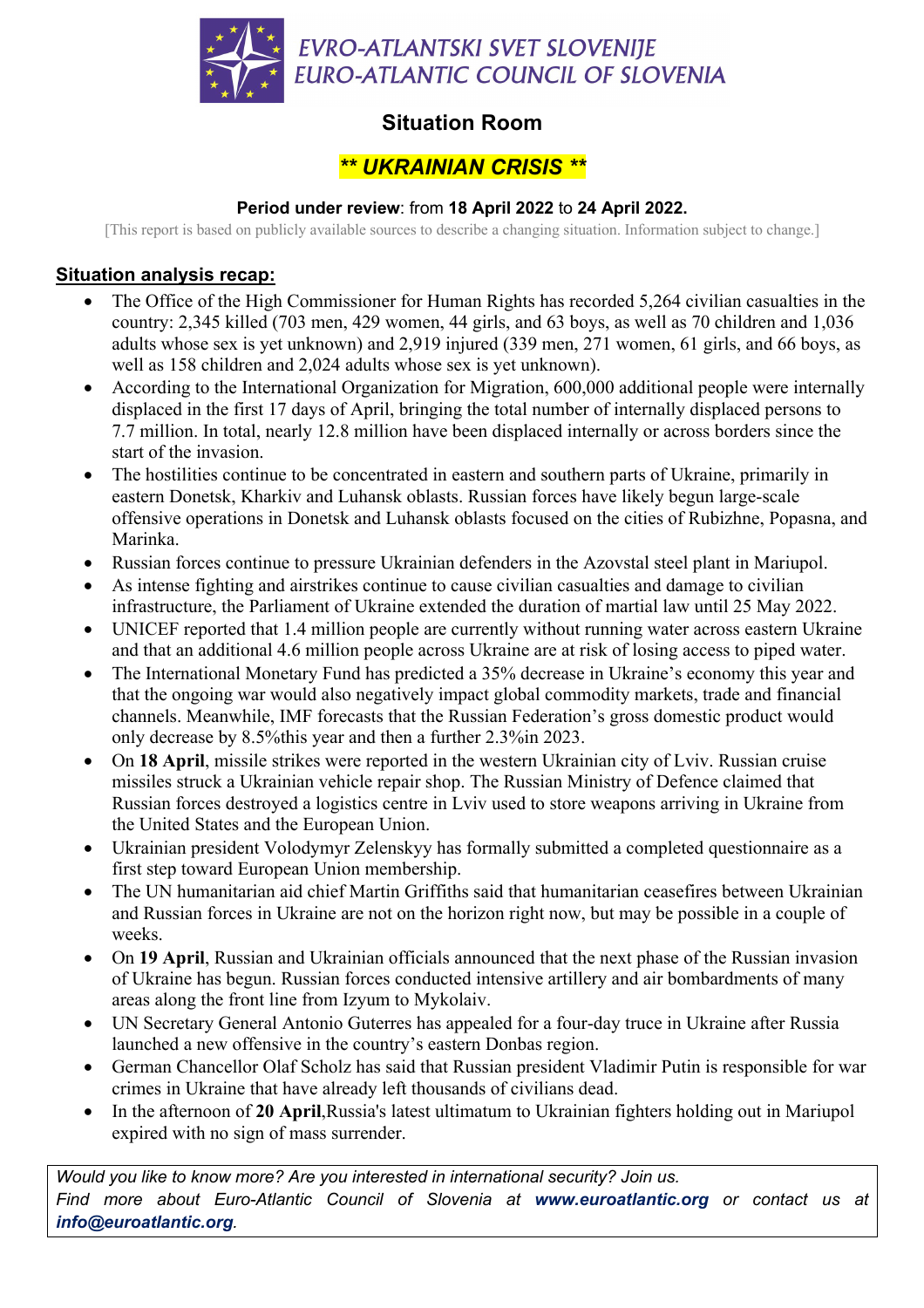

- Russia has said it had conducted a first test launch of its *Sarmat* intercontinental ballistic missile.
- The European Union is preparing new measures to prevent Russia from evading sanctions imposed over the war in Ukraine.
- On **21 April**, satellite imagery from near Mariupol shows a mass grave site that has expanded in recent weeks to contain more than 200 new graves.
- Russian forces continue offensive operations in eastern Ukraine but have made only marginal gains.
- On **22 April**, a briefing by the Russian deputy commander of the Central Military District restated the standing Russian objectives in the current phase of the war: capturing the entirety of the Donetsk and Luhansk Oblasts and defending Russian positions in southern Ukraine against Ukrainian counterattacks.
- On **23 April**, Russian forces continue their pressure on the Azovstal facility in Mariupol. Russian troops, drawn from the retreat from Kyiv, are re-entering combat in eastern Ukraine.
- Russian forces conducted localised attacks on Ukrainian positions south of Izyum but did not make any advances.
- According to the governor of Ukraine's eastern Kharkiv region, the Ukrainian forces retook three villages near the border with Russia.
- Ukraine President Zelenskyy renewed his call for a meeting with Russian leader Vladimir Putin to put an end to the war.
- On **24 April**, reports emerged that Ukrainian civilians in occupied Kharkiv Oblast are reportedly organising volunteer movements to resist Russian occupation measures.
- The International Committee of the Red Cross (ICRC) has called for immediate and unimpeded access to Mariupol to facilitate safe passage of civilians and wounded.
- Pope Francis has called for halt to attacks in Ukraine so aid can reach the exhausted population.
- Ukraine's president Zelensky hosted US secretary of state Antony Blinken and US defence secretary Lloyd Austin in Kyiv. The US has announced it would return diplomatic staff to its embassy.

### *Sources/Further Reading:*

*Child, D., Petrova, S., Kestler-D'Amours, J. and Najjar, F. (19. April 2022). Russia-Ukraine latest updates: Western leaders pledge more aid. Aljazeera. Available at https://www.aljazeera.com/news/2022/4/18/russian-offensive-ineastern-ukraine-has-begun-kyiv-says-liveblog*

*Clark, M. and Stepanenko, K. (24. April 2022). RUSSIAN OFFENSIVE CAMPAIGN ASSESSMENT, APRIL 24. Institute for the Study of War. Available at https://www.understandingwar.org/backgrounder/russian-offensivecampaign-assessment-april-24*

*Clark, M., Barros, G. and Stepanenko, K. (21. April 2022). RUSSIAN OFFENSIVE CAMPAIGN ASSESSMENT, APRIL 21. Institute for the Study of War. Available at https://www.understandingwar.org/backgrounder/russianoffensive-campaign-assessment-april-21*

*Clark, M., Barros, G., Stepanenko, K. and Hird, K. (22. April 2022). RUSSIAN OFFENSIVE CAMPAIGN ASSESSMENT, APRIL 22. Institute for the Study of War. Available at https://www.understandingwar.org/backgrounder/russian-offensive-campaign-assessment-april-22*

*Kagan, F. W., Stepanenko, K. and Hird, K. (19. April 2022). RUSSIAN OFFENSIVE CAMPAIGN ASSESSMENT, APRIL 19. Institute for the Study of War. Available at https://www.understandingwar.org/backgrounder/russianoffensive-campaign-assessment-april-19*

Latest Developments in Ukraine: April 18. (18. April 2022). Voice of America. Available at *https://www.voanews.com/a/latest-developments-in-ukraine-april-18/6533810.html*

Latest Developments in Ukraine: April 20. (20. April 2022). Voice of America. Available at *https://www.voanews.com/a/latest-developments-in-ukraine-april-20-/6537051.html*

*Latest Developments in Ukraine: April 23. (23. April 2022). Voice of America. Available at https://www.voanews.com/a/latest-developments-in-ukraine-april-23/6541837.html*

*Would you like to know more? Are you interested in international security? Join us. Find more about Euro-Atlantic Council of Slovenia at www.euroatlantic.org or contact us at info@euroatlantic.org.*